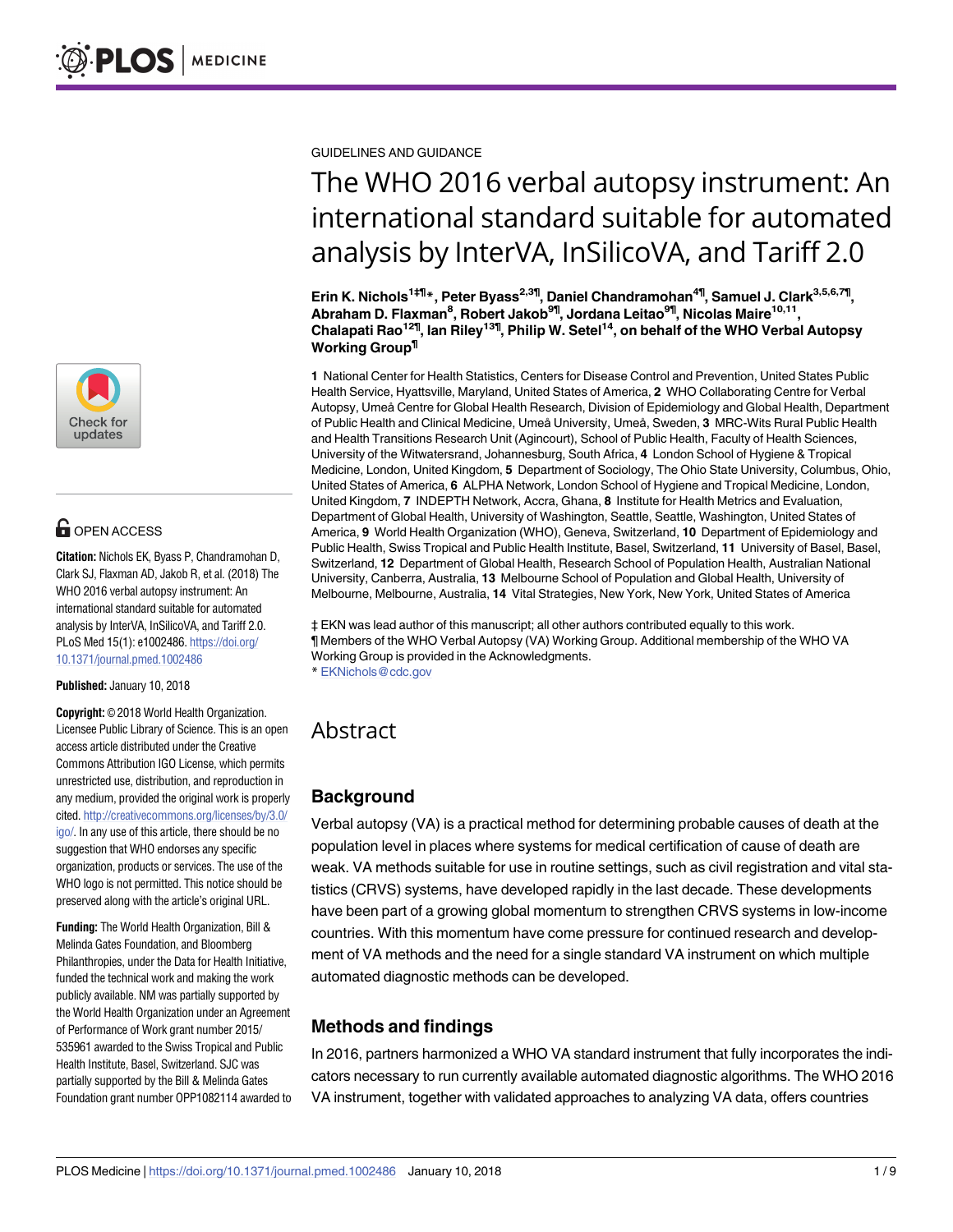<span id="page-1-0"></span>the London School of Hygiene & Tropical Medicine, London, UK, with a subcontract to the University of Washington, Seattle, US. The funders had no role in study design, data collection and analysis, decision to publish, or preparation of the manuscript.

**Competing interests:** PB is a member of the Editorial Board of PLOS Medicine. ADF is the lead developer of SmartVA, a freely available software system for collecting and computer-coding of verbal autopsy interviews, which is the main competitor to InterVA. As this software is given away free on the web [\(http://www.healthdata.org/](http://www.healthdata.org/verbal-autopsy/tools) [verbal-autopsy/tools](http://www.healthdata.org/verbal-autopsy/tools)), his position is primarily a nonfinancial competing interest. However, his work on this software has received past funding from the Bill and Melinda Gates Foundation and the National Health and Medical Research Council and may therefore be considered a financial competing interest as well.

**Abbreviations:** CRVS, civil registration and vital statistics; ICD-10, 10th revision of the International Statistical Classification of Diseases and Related Health Problems; ODK, Open Data Kit; PHMRC, Population Health Metrics Research; VA, verbal autopsy.

**Provenance:** Not commissioned; Externally peer reviewed

solutions to improving information about patterns of cause-specific mortality. This VA instrument offers the opportunity to harmonize the automated diagnostic algorithms in the future.

#### **Conclusions**

Despite all improvements in design and technology, VA is only recommended where medical certification of cause of death is not possible. The method can nevertheless provide sufficient information to guide public health priorities in communities in which physician certification of deaths is largely unavailable.

The WHO 2016 VA instrument, together with validated approaches to analyzing VA data, offers countries solutions to improving information about patterns of cause-specific mortality.

# **Background**

In low-income countries, many deaths are unregistered, unrecorded, and unnoticed by the health system. Nearly half of all countries fail to meet United Nations standards for death registration (90% coverage) [\[1](#page-7-0)], while high-quality cause-of-death data are lacking for 65% of the world's population (see [Fig](#page-2-0) 1) [\[2,3](#page-7-0)]. Inadequate data on cause-specific mortality patterns impede the development of sound health policy, planning, monitoring, and evaluation [\[4\]](#page-7-0).

Where medical certification of cause of death is not possible and civil registration and vital statistics (CRVS) systems are weak, verbal autopsy (VA) has been introduced as a practical method for determining probable cause of death [\[5\]](#page-7-0). VA involves a structured interview with the next of kin or a caregiver of the deceased after a mourning period about signs and symptoms the deceased experienced before death.

There are multiple VA instruments, diagnostic methods, and analysis procedures [[6](#page-7-0)]. Methods suitable in routine settings have developed in the last decade, including automated methods for assigning cause of death. Developments have been paralleled by a growing global momentum to strengthen CRVS systems in low-income countries, and global partners have agreed on the need for a single standard VA instrument on which multiple diagnostic methods can be developed [[7\]](#page-7-0), working towards a global standard for reporting VA results. In 2016, partners harmonized a WHO VA standard instrument that incorporates indicators necessary to run available automated diagnostic algorithms alongside conventional physician review for assignment of causes of death. This paper describes key developments of the WHO 2016 VA instrument as a harmonized international standard.

#### **Introduction of an international standard VA instrument**

In 2007, WHO introduced the first international technical standards and guidelines for VA, following recommendations from a 2005 systematic review of the most widely used instruments and procedures [\[8\]](#page-7-0). The VA standard instrument included a separate questionnaire for 3 age groups—under 4 weeks, 4 weeks to 14 years, and 15 years and older—in addition to a cause-of-death list for VA with corresponding codes from the 10th revision of the International Statistical Classification of Diseases and Related Health Problems (ICD-10) [[9](#page-7-0)]. The cause-of-death list indicates the degree of specificity of the VA instrument for different categories of causes (e.g., cancers, external causes, maternal causes, and perinatal causes, including stillbirths). In 2012, WHO published a simplified VA instrument [\[10\]](#page-7-0). The aim of the simplification process was to develop an instrument for routine use, including in the context of a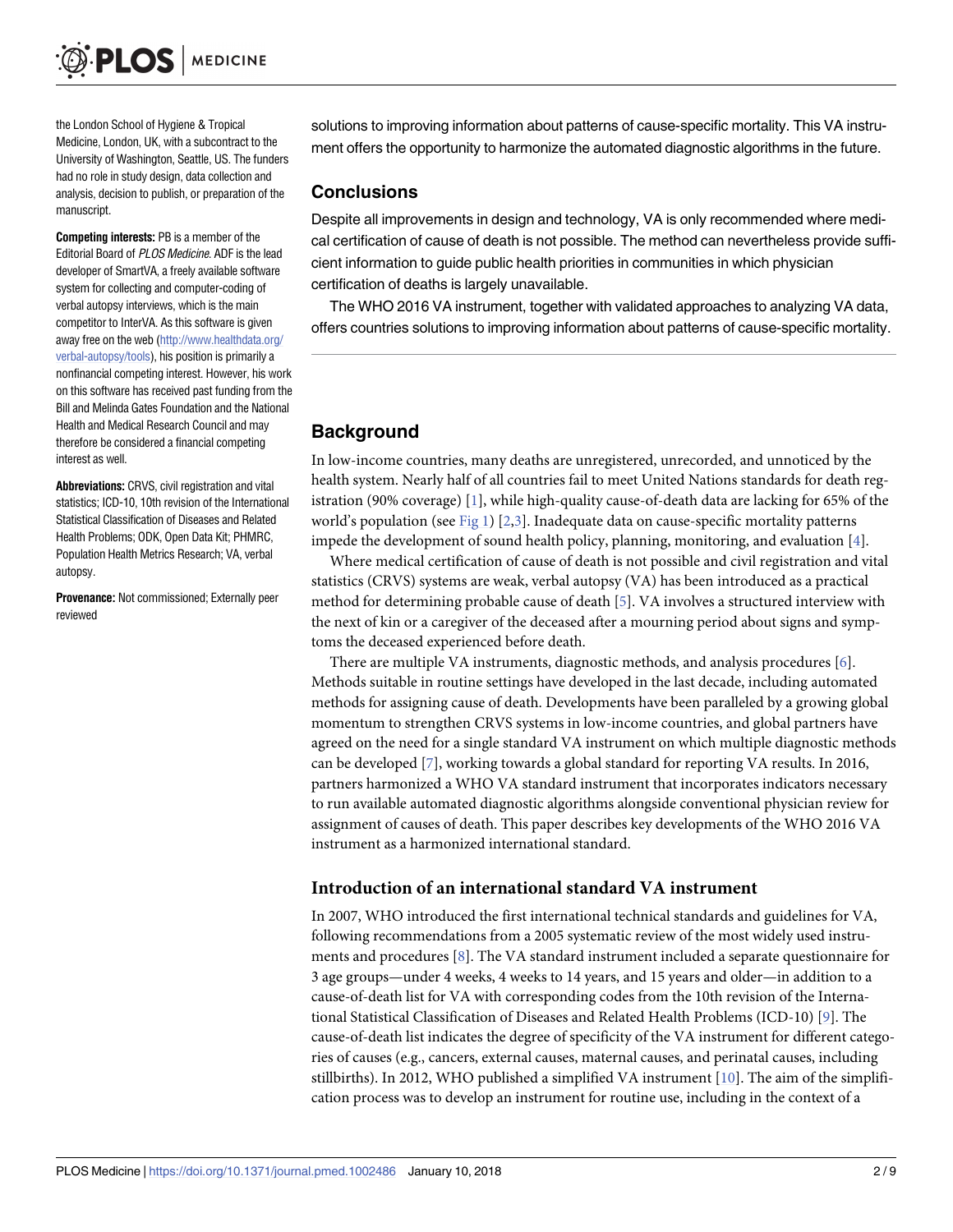<span id="page-2-0"></span>

**[Fig](#page-1-0) 1. Cause-of-death information by country, 2014 [\[3](#page-7-0)].** The boundaries and names shown and the designations used on this map do not imply the expression of any opinion whatsoever on the part of the World Health Organization concerning the legal status of any country, territory, city or area or of its authorities, or concerning the delimitation of its frontiers or boundaries. Dotted and dashed lines on the map represent approximate border lines for which there may not yet be full agreement. Data Source: World Health Organization Map Production: Public Health Information and Geographic Information Systems (GIS) World Health Organization.

<https://doi.org/10.1371/journal.pmed.1002486.g001>

national CRVS system. Compared to the 2007 instrument, questions were modified to facilitate a dichotomous yes/no response (or some multiple select values) and to capture continuous variables with their value, and the overall number of conditions and questions was reduced. This process marked a significant shift from the previous uses of VA, which were generally limited to small-scale research and surveillance settings.

A key modification critical for routine VA use is automating the analysis process to reduce clinician burden in reviewing questionnaires. An iterative process of modifications was initiated in 2014 to (1) to address recommendations from field experience and cognitive testing of the 2012 instrument that was conducted in western Kenya to review the measurement validity of the questionnaires [[11](#page-7-0)] and to (2) add or edit questions to facilitate the use of publicly available automated analytical software for assigning cause of death [\[12\]](#page-7-0). In 2016, questions were again added or edited to reach full compatibility with the available automated analysis methods. For the WHO VA questionnaire, while a valid measurement tool is a priority, input from the performance of compatible algorithms is informative in the questionnaire revision and improvement process. Thus, the questionnaire development process now involves an iterative review process, balancing measurement performance with algorithm compatibility. This compatibility is the key feature of the WHO 2016 VA instrument described below.

#### **Harmonization of the WHO 2016 VA instrument**

#### **Consensus process**

The authors of this paper comprised a panel convened in 2016 to harmonize through consensus the components required for compatibility with 3 currently available automated diagnostic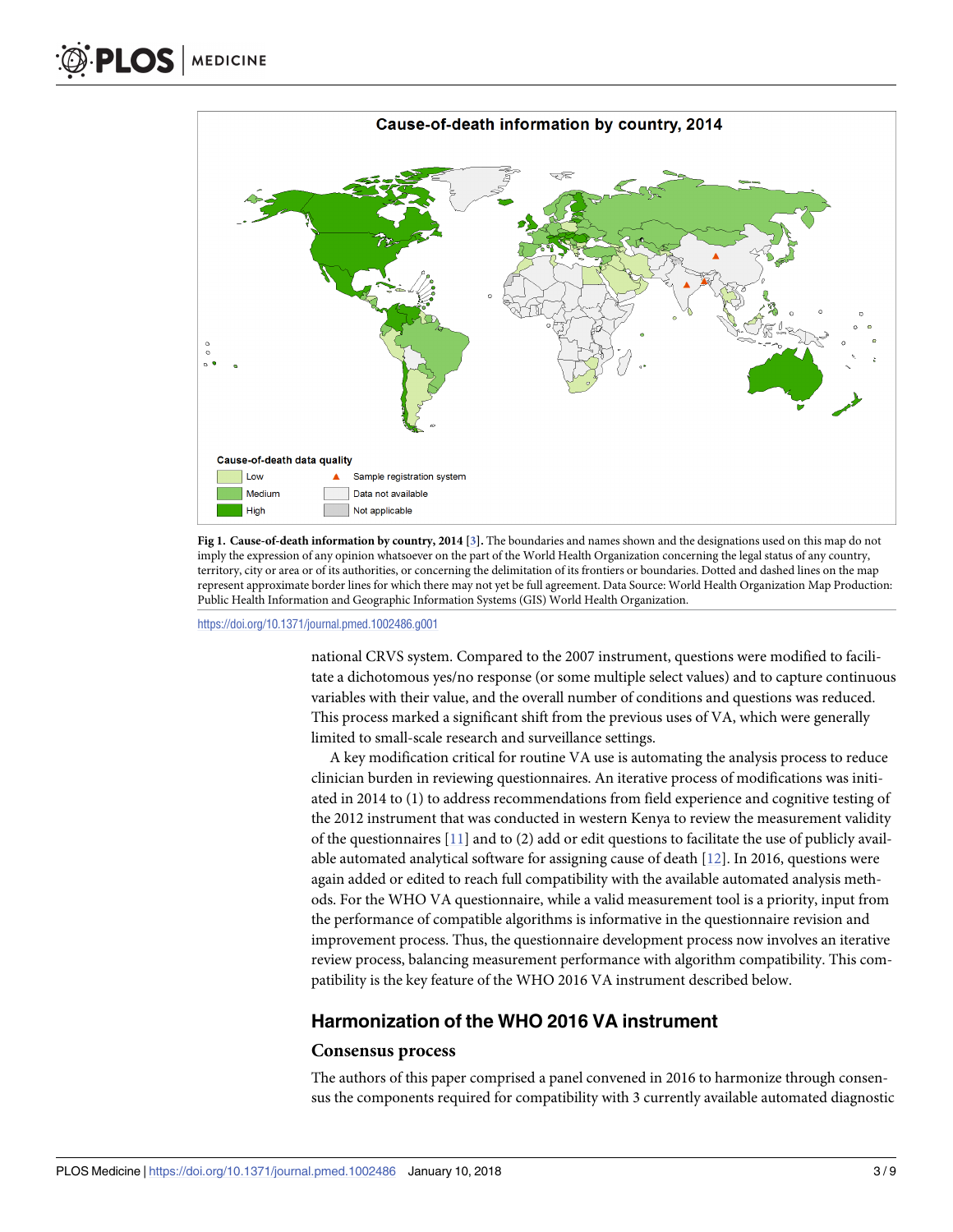<span id="page-3-0"></span>methods—namely, InterVA [[13](#page-7-0)], InSilicoVA [\[14\]](#page-8-0), and Tariff 2.0 [\[15\]](#page-8-0). Participants were selected based on their involvement in the development of the WHO 2012/2014 or Population Health Metrics Research (PHMRC) instruments or analysis methods. All invited participants participated. Since InterVA-4 and InSilicoVA were designed to be fully compatible with the WHO 2012 standard, the consensus meeting focused on Tariff 2.0 compatibility. Consensus was defined as the WHO VA questionnaires including all content collected by the PHMRC questionnaires, as well as retaining the WHO 2012 VA content, and ensuring that remaining discrepancies in wording did not reflect differences in the meaning of the related questions. Prior to the meeting, participants listed any discrepancies preventing compatibility. Each discrepancy was discussed one by one; a satisfactory solution was reached for remaining discrepancies, either by adding a necessary indicator or modifying the phrasing or order of existing indicators. The consensus meeting addressed all discrepancies and issues associated with the key objective of harmonizing the WHO VA instrument for use with the 3 analysis methods. While there were no remaining discrepancies preventing compatibility after the meeting, a list of issues was marked for further review and consideration at future meetings, once additional information on instrument performance is available.

#### **WHO 2016 VA instrument**

The WHO 20[16](#page-8-0) VA and PHMRC questionnaires have similar structures [16]. There are 3 questionnaires specific to different age groups: for perinatal and neonatal deaths, children aged under 4 weeks; for postneonatal and child deaths, children aged 4 weeks to 11 years; and for adult deaths, adults aged 12 years or older. Some questionnaire sections are common to all 3 age groups, while others are specific to certain age groups. The general structure of all 3 questionnaires includes information about the date and location of the interview; the field site and household; the primary respondent; sociodemographics of the deceased; a history of injuries/ accidents; a symptom duration checklist; health services used by the deceased during illness in the period before death, including whether a health worker informed the respondent of the cause of death; medical death certificate (if available); a summary of any medical evidence available at the household; and an open narrative history of events leading to death, with a checklist of key conditions indicated as present in the narrative, and the cause-of-death according to the respondent. The open narrative provides critical information for physician review of VA, while the checklist of key conditions is used to increase the accuracy of Tariff 2.0 analysis [[17](#page-8-0)]. In addition to general questions, each questionnaire contains sections and questions specific to the circumstances of the death, including a series of questions involving symptoms and their duration. These questions are different for each questionnaire and are the essence of the VA tool [[16](#page-8-0)].

A first release candidate of the WHO 2016 VA instrument was published online on 30 January 2017. The first release candidate has been carefully reviewed and field tested by teams in South Africa, Kenya, Mozambique, and Morocco. Reported issues have been reviewed and addressed by the WHO VA Working Group, and a second release candidate is now available [\[16\]](#page-8-0).

The WHO 2016 VA instrument is available for download in the form of an Excel template suitable for electronic data collection using the Open Data Kit (ODK) platform [\(https://](https://opendatakit.org/) [opendatakit.org/\)](https://opendatakit.org/) [[17](#page-8-0)] or compatible products. Features including automatic skip patterns, constraints, and range and logic checks have been added to optimize use of the electronic data collection platform. The WHO 2016 VA instrument contains a superset of the variables required by the publicly available analytical software for assigning cause of death. The WHO 2016 VA instrument comes with a guide that explains the background, structure, intended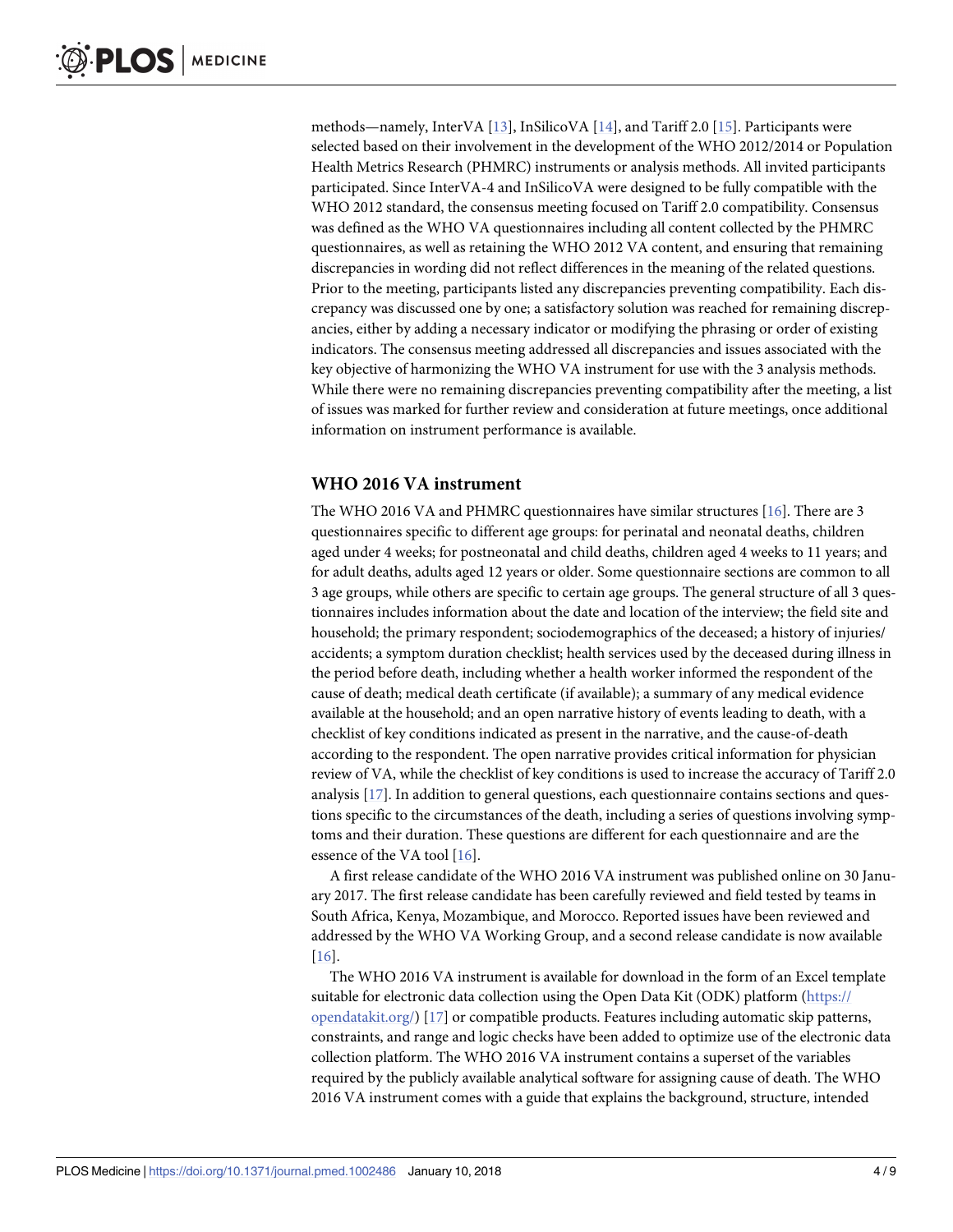<span id="page-4-0"></span>use, and principles for implementing VA. A package of guidance materials is being developed to support implementation of the WHO 2016 VA instrument. These materials include an interviewer manual, including specific question-by-question instructions; a VA supervisor's manual; a technical administrator and user manual with guidance on data use and interpretation; a guide to setting up a VA system; and release notes highlighting detailed differences between the 2012, 2014, and 2016 versions. These materials are being made available for down-load on the WHO website (see also S1 [Table,](#page-6-0) "Summary comparison of verbal autopsy (VA) questionnaires") [\[16\]](#page-8-0).

#### **Analysis processes compatible with the WHO 2016 VA instrument**

Three automated diagnostic algorithms that are freely available, have been evaluated for acceptable performance, are compatible for use with the WHO 2016 VA instrument, and can be used in routine CRVS systems are briefly described below. These automated methods and physician review, the traditional method for analyzing VA data, are also described.

#### **InterVA and InSilicoVA automated diagnostic algorithms**

The InterVA algorithm [[13](#page-7-0)] was developed and revised over a number of years starting in 2003. Based on Bayes' rule for conditional probabilities, for a single death InterVA produces values for the propensity of each cause given the indicators reported as present in a VA interview and a set of evidence-based and physician-derived conditional probabilities describing the typical likelihood of each indicator for deaths of each cause. For a set of deaths, InterVA sums across the largest propensities for each cause to yield the population-level fraction of deaths resulting from each cause. For each death, InterVA reports single value point estimates for the propensity of the 3 causes with the largest propensities, if they fall above a set threshold; otherwise, the cause is ruled "indeterminate." Full details, source code, and compiled executables that implement InterVA-4 (version 4.04) are available at [http://www.interva.net.](http://www.interva.net/) When WHO established the WHO 2012 VA standard, InterVA was updated to version 4, which uses all 254 WHO 2012 VA indicators and codes deaths to all 62 ICD-based cause categories defined in WHO 2012 [\[13\]](#page-7-0). InterVA-4 has been used on a large scale, including assigning causes to deaths in the INDEPTH Network's public-domain VA dataset [\[18\]](#page-8-0), and was also implemented and evaluated in an experimental mobile version, which included real-time attribution of cause of death [[19](#page-8-0)]. To accommodate the WHO 2016 standard, InterVA-5 has been developed and is being tested. InterVA-5 utilizes all WHO 2016 indicators and codes to all 63 WHO 2016 causes; in addition, it is able to accept subsets of VA indicators produced by the WHO 2012 standard or PHMRC instrument.

InSilicoVA  $[14]$  is a statistical algorithm that, for a set of deaths, identifies the most likely joint probability distribution of cause-specific mortality fractions and probabilities of each cause for each individual death. This is done using a Bayesian hierarchical model fit using a Gibbs sampling algorithm that uses information on both the presence and absence of VA indicators and the conditional probability of each VA indicator for deaths of each cause. Those conditional probabilities are interchangeable and can be borrowed from InterVA-4, calculated from the PHMRC gold-standard dataset (see below), or come from another source. InSilicoVA reports probability distributions and summaries of those distributions for each cause-specific mortality fraction and the probability of each cause for each death. This is a first step in accounting for the inherent uncertainty in assigning causes to deaths using VA. The current version of InSilicoVA supports the WHO 2012 standard VA indicators and cause list, identical to InterVA-4. Free, open-source software (including source code) implementing InSilicoVA is available for the R statistical programming language—download at [https://CRAN.R-project.](https://CRAN.R-project.org/package=InSilicoVA)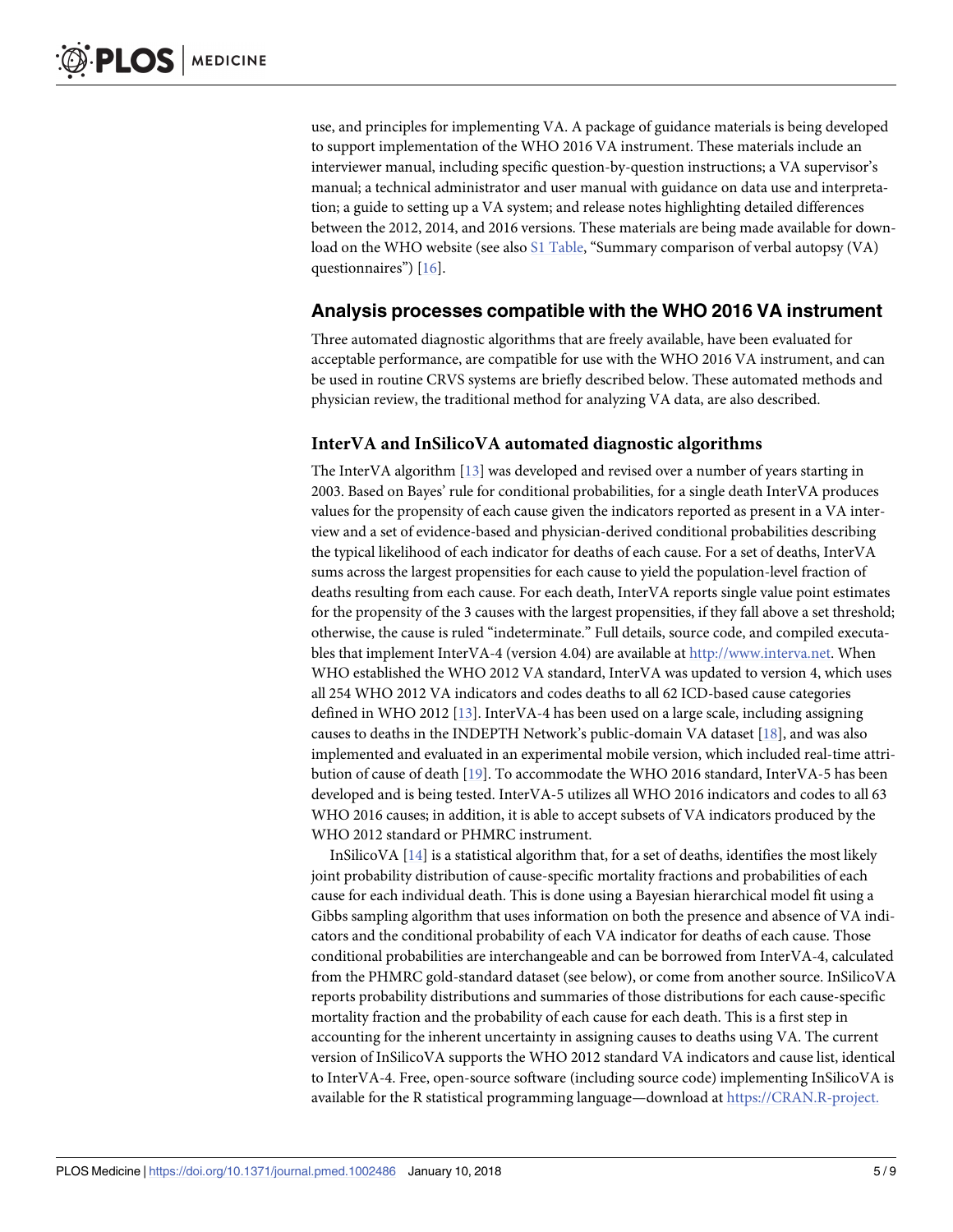<span id="page-5-0"></span>[org/package=InSilicoVA.](https://CRAN.R-project.org/package=InSilicoVA) The performance of InSilicoVA has been compared to InterVA-4, Tariff 1.0, and other less used VA coding algorithms using both the InterVA-4 conditional probabilities and similar probabilities calculated from the PHMRC gold-standard deaths. All algorithms were used to assign causes to the PHMRC gold-standard deaths, and the cause assignments were compared to the medically certified causes in that dataset. The performance of each algorithm was quantified and compared to the other algorithms [[14](#page-8-0)]. As soon as the WHO 2016-compatible InterVA-5 is available, InSilicoVA will be updated to be able to use the InterVA-5 conditional probabilities and WHO 2016 cause list so that it will be fully compatible with the WHO 2016 standard.

#### **SmartVA and Tariff 2.0**

In 2005, concurrent to the development and revision of the WHO standard VA instrument, the PHMRC initiated a VA validation study. In this study, 12,542 VA interviews were conducted for which a gold-standard underlying cause of death was known (based on clinically reliable diagnostic criteria) [\[20\]](#page-8-0). As part of this study, the PHMRC developed a VA questionnaire (PHMRC Full Questionnaire) based on the WHO 2004 VA Technical Consultation on Verbal Autopsy Tools [[8](#page-7-0)], with modifications suggested by previous experience, other validated or widely used instruments, and expert judgement [[20](#page-8-0)]. The validation data collected with the PHMRC Full Questionnaire were used to compare all known methods of automated analysis of VA with each other and with novel methods [[6](#page-7-0)]. This exercise led to the development of the Tariff method [\[21\]](#page-8-0), an approach that balances data-driven machine-learning methods with a level of interpretability necessary for methodological acceptance (this balance is coming to be known as "explainable artificial intelligence"). The Tariff method produces a set of tariff scores for each disease–symptom pair, which can be interpreted as a robust analogue to a z-score and indicate the relatedness of each symptom to each cause.

Application of VA in routine CRVS requires as short a questionnaire as possible. In order to derive a minimal questionnaire from the lengthier instrument, the PHMRC undertook a data-driven item reduction exercise to identify questions that contribute little to identifying causes so that they could be dropped from the questionnaire [[22](#page-8-0)]. The tariff scores were used to rank order the questions of the PHMRC Full Questionnaire from most informative to least, and an in silico experiment with the PHMRC gold-standard validation data was conducted to find a suitable cutoff that separated informative from uninformative questions—i.e., those that could be removed without substantially affecting the accuracy of the Tariff method—and the uninformative questions were dropped. This exercise resulted in the PHMRC Shortened Questionnaire [\[22\]](#page-8-0). Subsequent testing in additional field sites identified additional improvements to the Tariff method, which have been implemented in the Tariff 2.0 version [[15](#page-8-0)]. Dubbed "SmartVA," the PHMRC Shortened Questionnaire and Tariff 2.0 were packaged for implementation at scale using handheld devices (e.g., using tablets or smartphones) and programmed with interview software based on the ODK platform ([https://opendatakit.org/\)](https://opendatakit.org/) [\[17](#page-8-0)]. SmartVA software is available at <http://www.healthdata.org/verbal-autopsy/tools>.

#### **Physician review-based assignment of causes of death**

Physician review of completed questionnaires has been the convention for assigning causes of death from VA. Since 2005, a standardized approach to apply physician review in VA has been developed and applied in VA programs in several countries [\[23–29](#page-8-0)]. In this approach, physicians trained in standard international practices for cause-of-death certification carefully review completed VA questionnaires, collate information from various sections of the form, and apply clinical judgement in conformation with prescribed diagnostic algorithms for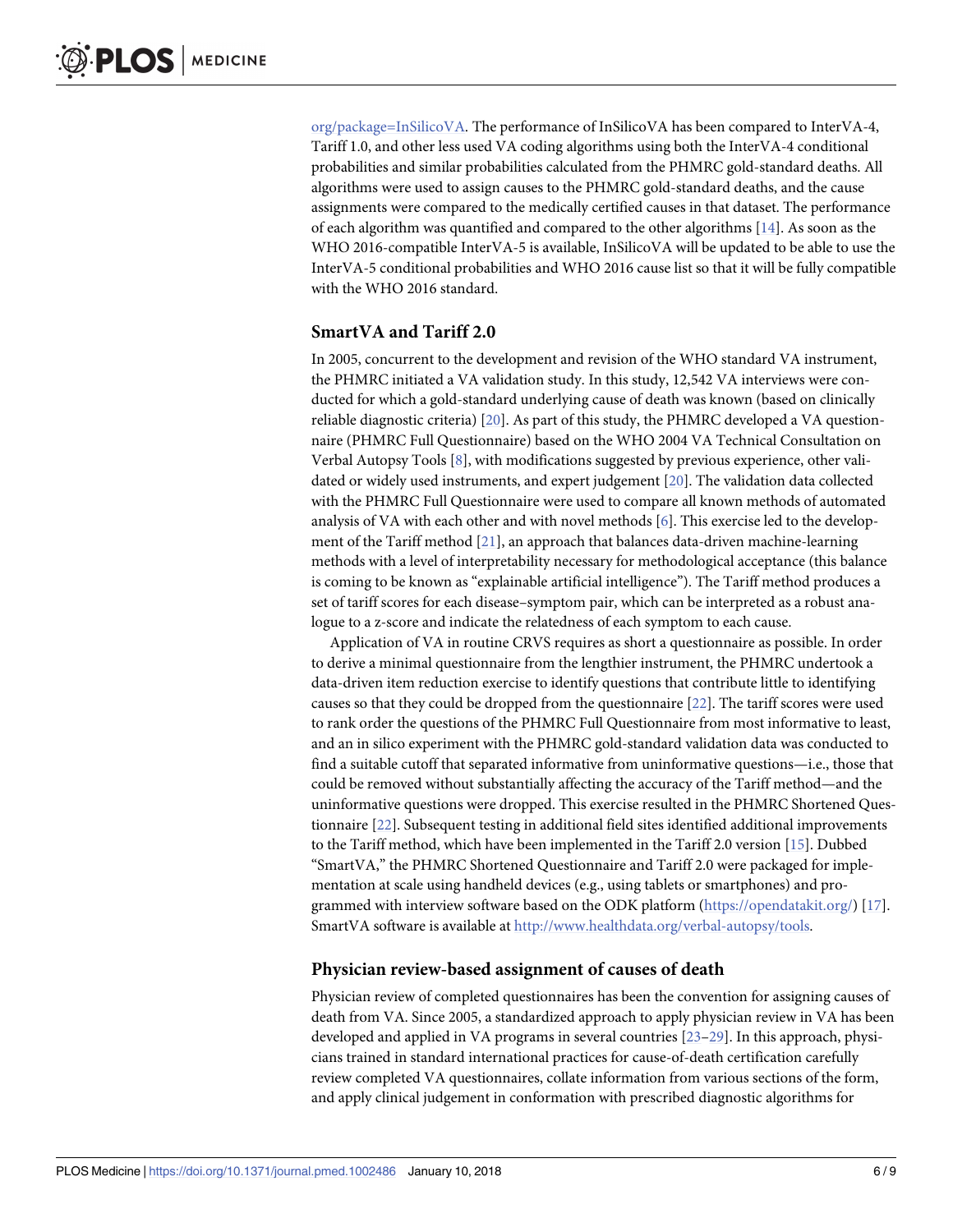<span id="page-6-0"></span>specific conditions, to assign probable causal sequences of diseases or conditions leading to death, and any associated or contributory factors [\[9](#page-7-0)]. Subsequently, specific rules prescribed by ICD-10 are applied to select and code the underlying cause(s) of death [[9\]](#page-7-0). From a theoretical perspective, physician review represents a direct, clinically plausible, and readily understood and directly verifiable method for ascertaining causes of death from VA. However, standardization of physician review protocols, rigorous training programs, data quality control mechanisms, and regular assessment of reliability and validity of physician cause attribution from VA are needed to assure data quality. All of these elements have resource implications for implementation in a routine program for assessment of causes of death in a population. Physician review is expected to remain a core element of VA development as a quality control mechanism.

#### **Discussion**

The WHO 2016 VA instrument provides a base for continued research and development. Refinement is needed to shift from emerging to best-practice VA processes, including a causeof-death coding mechanism, for routine use. This refinement process will continue to balance efficiency, effectiveness, and affordability. Efforts to streamline VA processes can be supported by advances in "big data science" and in leveraging new machine-learning/data-driven approaches. The WHO 2016 VA instrument will provide a common platform to collect VA data in a standard way to synthesize the evidence and practical experience in order to refine the questionnaires and cause-of-death assignment processes and to support validation and performance review at the country level.

Questionnaire design is an example of the need to bring together data-driven methods and real-world understanding—particularly for an international standard instrument—because the questions asked will influence the knowledge base going forward. One shortcoming to the review process at this stage of VA development is the requisite inclusion of all indicators in the questionnaire to create compatibility across multiple analytic methods. Performance testing of the resulting questionnaire will facilitate a comprehensive item reduction process, which will be a key focus of the next instrument revision. Until then, the current WHO VA questionnaire will temporarily remain longer than is ideal for implementation on a routine basis.

Several additional areas were flagged for further investigation, including further review of wording and ordering of select questions, implementation guidelines, how to harmonize causes of death reached by different algorithms and information obtained from multiple sources, and implications for legal and administrative uses of VA data within a CRVS system. Critically, further guidance is needed on how to interpret and use potentially divergent output from different analysis processes and in what contexts the various processes should be used. These issues will be further investigated in future work of the WHO VA Working Group.

We can expect further developments in the WHO VA standards in 2 to 3 years. Future revisions will be informed by implementation research, validation processes, and international comparative data analyses. Medical certification of cause of death remains the gold-standard method for determining cause of death. However, where medical certification is not possible, the WHO 2016 VA instrument, together with validated approaches to analyzing VA data, offers countries solutions to improving information about patterns of cause-specific mortality.

# **Supporting information**

**S1 [Table.](http://journals.plos.org/plosmedicine/article/asset?unique&id=info:doi/10.1371/journal.pmed.1002486.s001) Summary comparison of verbal autopsy (VA) questionnaires.** (XLSX)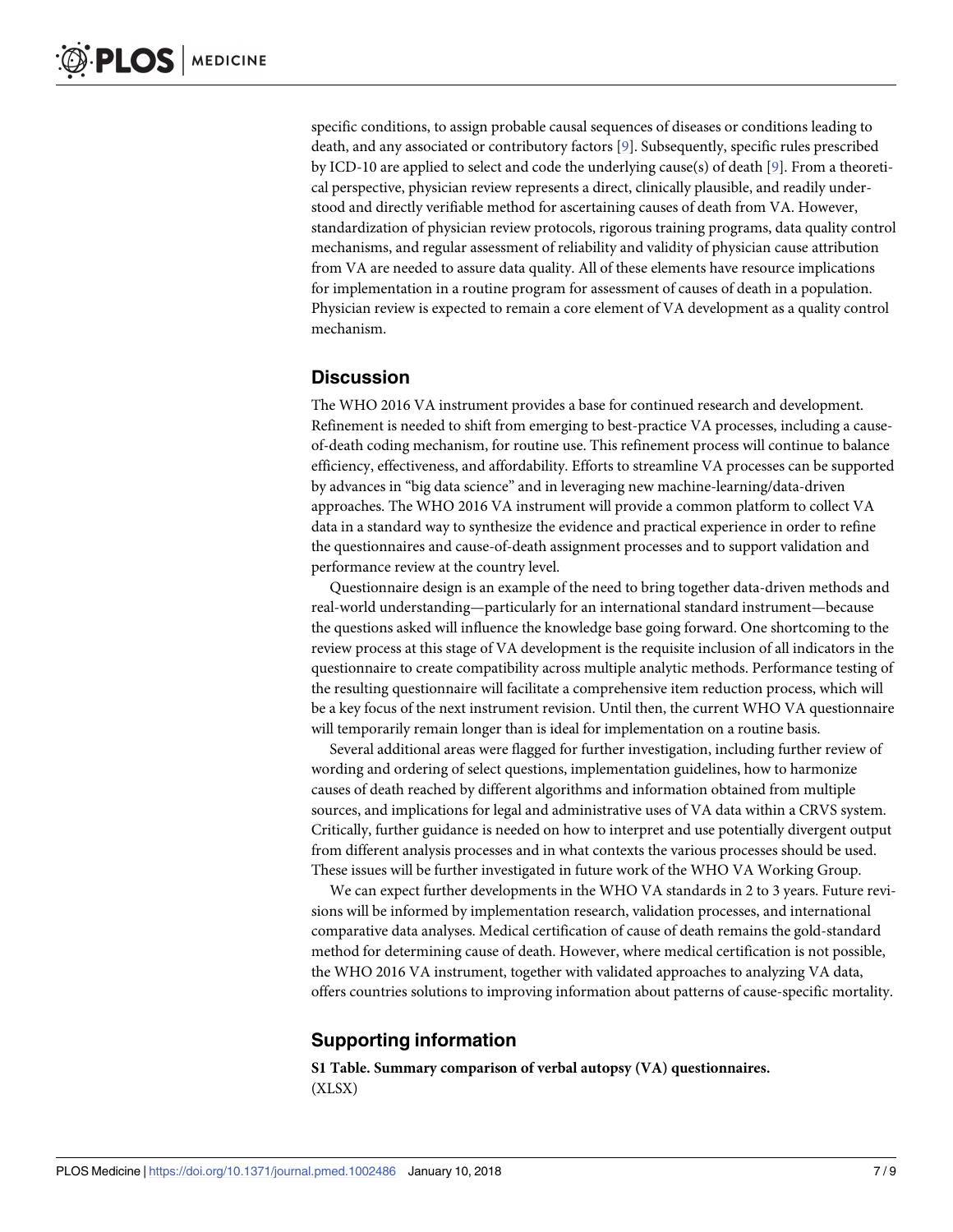#### <span id="page-7-0"></span>**Acknowledgments**

(In alphabetic order by affiliation) *SmartVA Team*: Hafizur Chowdhury, Bernardo Hernandez, and Jonathan Joseph, Institute for Health Metrics and Evaluation, University of Washington. *Additional members of the WHO VA Working Group*: Lalit Dandona, Public Health Foundation of India; Shams El Arifeen, International Centre for Diarrhoeal Disease Research (ICDDR); Edward Fottrell, University College London; Henry Kalter, Johns Hopkins Bloomberg School of Public Health; Soewarta Kosen, Vital Strategies, NY (consultant); Arvind Pandey, Director National Institute of Medical Statistics India; and Osman Sankoh, INDEPTH Network. *Others*: Lucia D'Ambruoso, University of Aberdeen, Scotland; Laith Hussain-Alkhateeb, University of Gothenburg, Sweden; Kathleen Kahn, University of the Witswatersrand, Johannesburg; Vinit Mishra and Rajib Mitra, Swiss Tropical and Public Health Institute; and Jason Thomas, Independent Data and Analytic Consultant.

**Disclaimer:** The authors alone are responsible for the views expressed in this article, and they do not necessarily represent the views, decisions, or policies of the institutions with which they are affiliated.

#### **References**

- **[1](#page-1-0).** United Nations Statistics Division. Demographic and Social Statistics. 2017. Available from: [http://](http://unstats.un.org/unsd/demographic/CRVS/CR_coverage.htm) [unstats.un.org/unsd/demographic/CRVS/CR\\_coverage.htm](http://unstats.un.org/unsd/demographic/CRVS/CR_coverage.htm) (accessed 23 March 2017).
- **[2](#page-1-0).** World Health Organization. World Health Statistics 2013. Geneva, Switzerland: World Health Organization 2013.
- **[3](#page-1-0).** World Health Organization. World Health Organization Map Production. Public Health Information and Geographic Information Systems (GHIS). Geneva, Switzerland: World Health Organization 2015.
- **[4](#page-1-0).** Lopez AD, Setel PW. Better health intelligence: a new era for civil registration and vital statistics? BMC Med. 2015; 13:73. <https://doi.org/10.1186/s12916-015-0333-4> PMID: [25885782](http://www.ncbi.nlm.nih.gov/pubmed/25885782)
- **[5](#page-1-0).** Fottrell E, Byass P. Verbal autopsy: methods in transition. Epidemiol Rev. 2010; 32:38–55. [https://doi.](https://doi.org/10.1093/epirev/mxq003) [org/10.1093/epirev/mxq003](https://doi.org/10.1093/epirev/mxq003) PMID: [20203105](http://www.ncbi.nlm.nih.gov/pubmed/20203105)
- **[6](#page-1-0).** Murray CJ, Lozano R, Flaxman AD, Serina P, Phillips D, Stewart A, et al. Using verbal autopsy to measure causes of death: the comparative performance of existing methods. BMC Med. 2014; 12:5. [https://](https://doi.org/10.1186/1741-7015-12-5) [doi.org/10.1186/1741-7015-12-5](https://doi.org/10.1186/1741-7015-12-5) PMID: [24405531](http://www.ncbi.nlm.nih.gov/pubmed/24405531)
- **[7](#page-1-0).** Second Global Congress on Verbal Autopsy. Rhodes, Greece. October 14–16, 2013. Available from: <http://www.healthdata.org/events/meeting/second-global-congress-verbal-autopsy> (accessed 23 March 2017).
- **[8](#page-1-0).** World Health Organization. Final report: Review of the literature and currently-used verbal autopsy tools. WHO Technical Consultation on Verbal Autopsy Tools. Talloires, France: World Health Organization, 2004.
- **[9](#page-1-0).** World Health Organization. Verbal autopsy standards: ascertaining and attributing causes of death. Geneva, Switzerland: World Health Organization 2007.
- **[10](#page-1-0).** World Health Organization. Verbal autopsy standards: Ascertaining and attributing causes of death. The 2012 WHO verbal autopsy instrument. Release Candidate 1. Geneva, Switzerland: World Health Organization 2012. Available from: [http://www.who.int/healthinfo/statistics/verbalautopsystandards/en/](http://www.who.int/healthinfo/statistics/verbalautopsystandards/en/index2.html) [index2.html](http://www.who.int/healthinfo/statistics/verbalautopsystandards/en/index2.html) (accessed 23 March 2017).
- **[11](#page-2-0).** Scanlon P, Nichols E. Results of the Cognitive Interviewing Study of the 2012 WHO Verbal Autopsy Instrument in Nyanza Province, Kenya. Hyattsville, MD, USA: National Center for Health Statistics, 2014.
- **[12](#page-2-0).** World Health Organization. Verbal autopsy standards: the 2014 WHO verbal autopsy instrument. Geneva, Switzerland: World Health Organization 2014. Available from: [http://www.who.int/healthinfo/](http://www.who.int/healthinfo/statistics/verbalautopsystandards/en/index1.html) [statistics/verbalautopsystandards/en/index1.html](http://www.who.int/healthinfo/statistics/verbalautopsystandards/en/index1.html) (accessed 23 March 2017).
- **[13](#page-3-0).** Byass P, Chandramohan D, Clark SJ, D'Ambruoso L, Fottrell E, Graham WJ, et al. Strengthening standardised interpretation of verbal autopsy data: the new InterVA-4 tool. Glob Health Action. 2012; 5 (1):19281. <https://doi.org/10.3402/gha.v5i0.19281> PMID: [28140847](http://www.ncbi.nlm.nih.gov/pubmed/28140847)